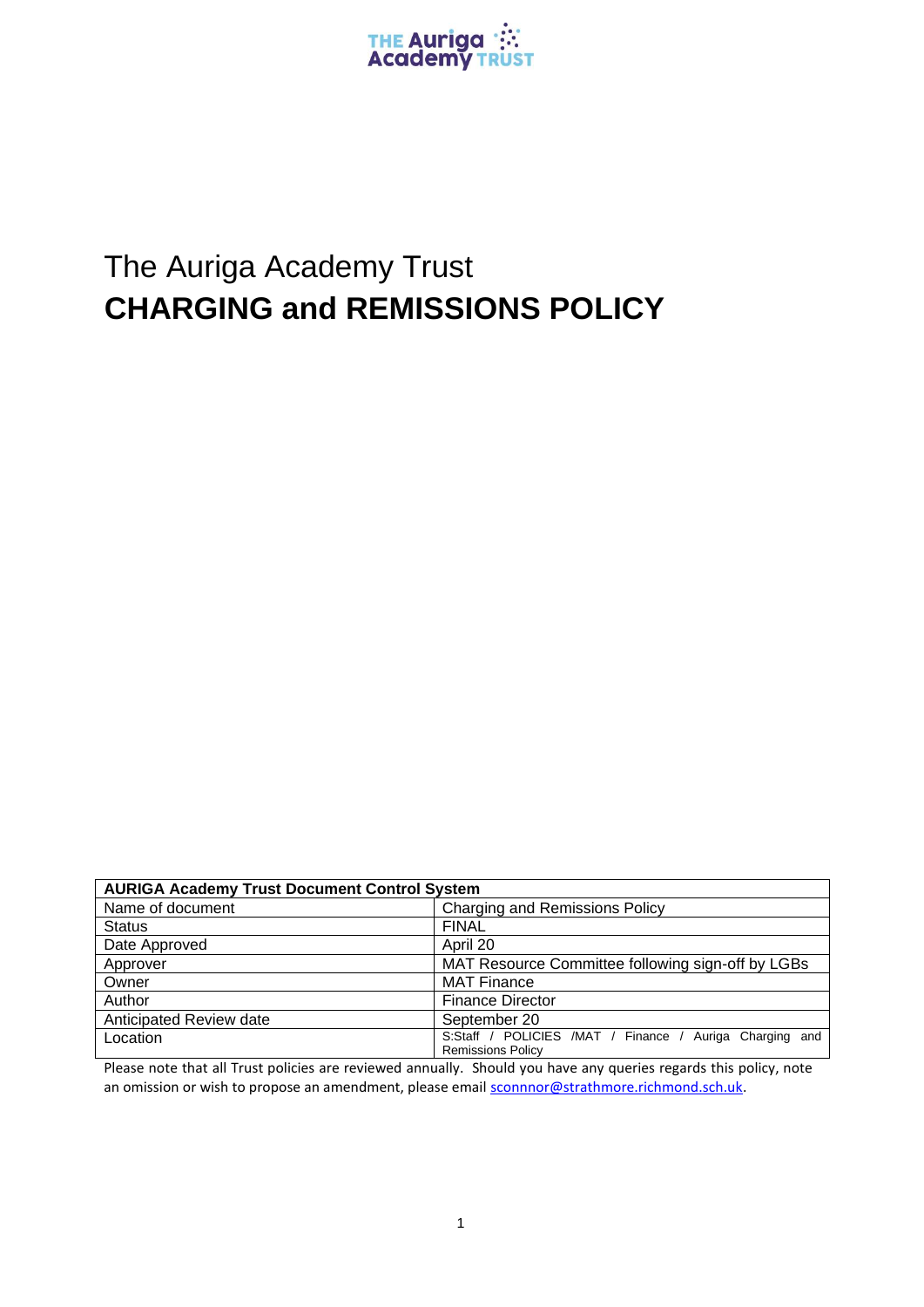

## **Principles**

The position of The Auriga Academy Trust is clear, that no pupil's education should be in anyway compromised by the ability of their parents or carers to pay.

In some cases Pupil Premium may be used to support those pupils who are at risk of a disadvantage experience due to their financial circumstance.

## **Policy**

The Academy Governing Body is required by law to publish a policy on charging for academy (school) activities. The Education Act1996 establishes the basic principle that the education provided by any maintained school/academy for its registered pupils should be free of charge. This basic underlying principle requires that there should be no school admission charge and no charge for any related activity which takes place during school time.

Exceptions to this general statement are as follows.

- Individual tuition in playing a musical instrument may be charged for provided that it is not part of the National Curriculum or part of the syllabus for a prescribed Public Examination.
- Where parents have indicated that they wish to have the finished product from a particular lesson e.g. individual craft items, pottery, needlework, cookery, a charge may be made to cover materials.
- For all residential visits deemed to be within school hours, or part of the National Curriculum or part of the Syllabus for the prescribed Public Examination, a charge will be made for board and lodging, tuition and any other costs incurred. The charge made will not exceed the cost of providing the activity divided equally between the number of pupils taking part. Parents or carers wishing to claim for financial assistance towards the cost of a residential visit must make the fact known directly to the Head Teacher who will treat any such approach in strictest confidence.
- Optional visits or activities occurring outside of school hours may be charged for in full.
- The school provides without charge all the books, practical equipment etc. required during the day to follow the school's curriculum. Parents may be asked to provide children with some basic equipment for their own personal use at school and at home. This includes stationery.

Within the Education Act it is possible for schools/academies to ask for voluntary contributions from parents. The Board of Trustees has therefore approved the following:

- Voluntary contributions can be invited from parents towards the cost of the schools activities which are related to the life and work of the School, this will include visits and activities during school hours. Such contributions will be genuinely voluntary and no child whose parents feel unable to contribute will be treated differently from the rest. Parents not wishing to make a voluntary contribution in whole or part, but wishing their child to be included, must make the fact known directly to the Head Teacher who will treat any such approach in strictest confidence.
- School visits and activities will be planned in advance and, if sought, voluntary contributions will usually be invited through individual letters to parents. The letter asking for support, will outline the proposed visit, cost, educational value and its relationship to the school curriculum. If insufficient voluntary contributions are received and the trip is considered by the Head Teacher to not be financially viable, then it will be cancelled and any monies received will be returned